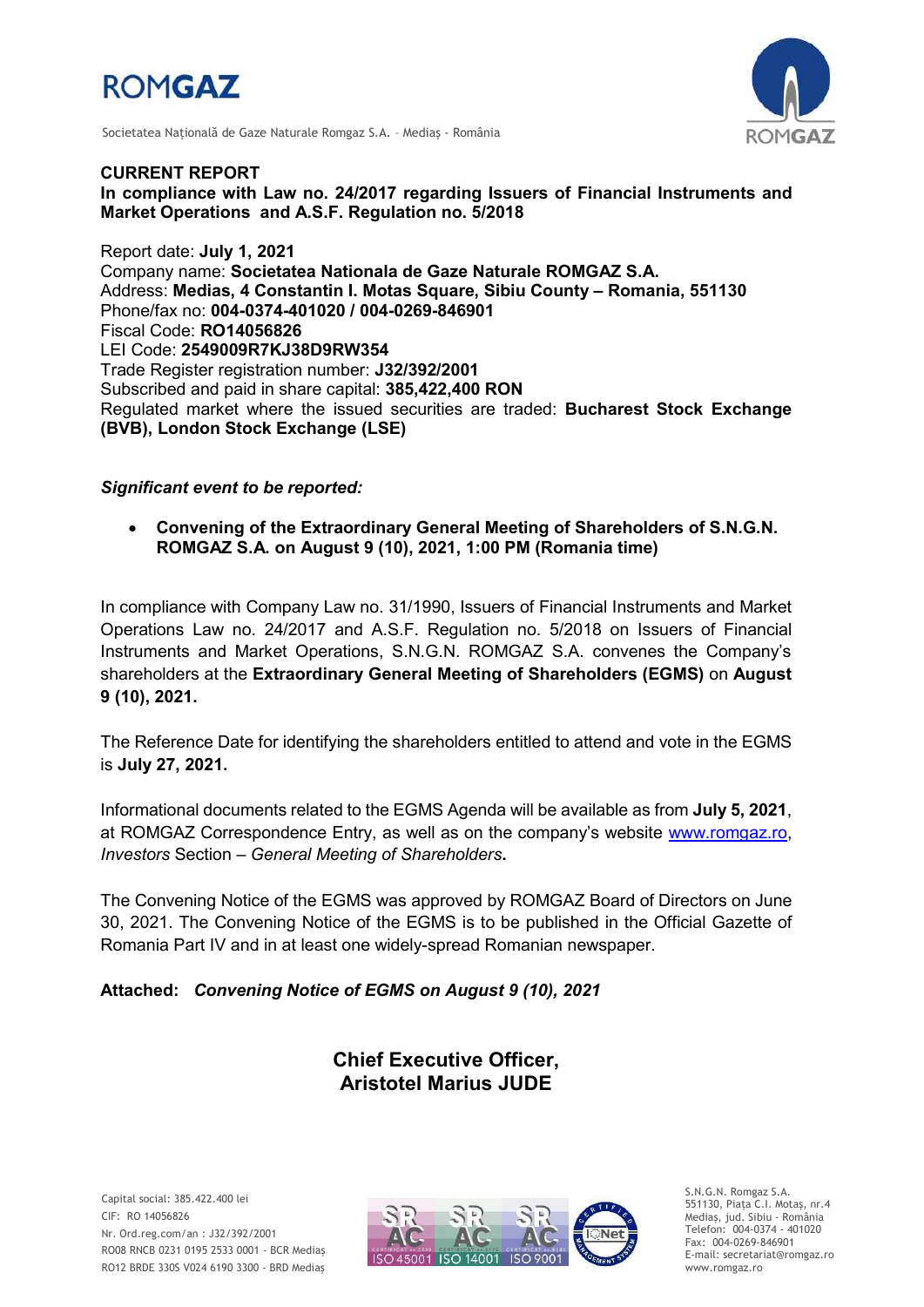

Societatea Naţională de Gaze Naturale Romgaz S.A. – Mediaş - România



## **C O N V E N I N G N O T I C E**

The Board of Directors of S.N.G.N. "ROMGAZ" – S.A., a company managed in an one-tier system, incorporated and operating under the laws of Romania, registered with the Trade Register Office of Sibiu Court under number J32/392/2001, fiscal code RO 14056826, having its headquarters at Medias, 4 Constantin Motas Square, Sibiu County, with a subscribed and paid up share capital of RON **385,422,400** (hereinafter referred to as "ROMGAZ" or the "Company"),

## **CONVENES**

**the Extraordinary General Meeting of Shareholders (EGMS) on August 9, 2021**, at **1:00 pm**  (Romania Time at the SNGN ROMGAZ SA working point located in Bucharest, Sector 1, 59 Grigore Alexandrescu Street, 5th floor, having the following:

## **AGENDA**

- **Item 1 Approve the change of M-I Petrogas Services România SRL registered office to the following address: Sergent Constantin Ghercu Street, No. 1A (former Orhideelor Street, No. 15C), The Bridge Building – Phase II – Building B, Floors 6 and 7, District 6, Bucharest, Romania**
- **Item 2 Approve the amendment of M-I Petrogas Services România SRL Articles of Incorporation, as follows:**
	- *"3. Company Name and Headquarters* 
		- *3.2. Company's headquarters is located on Sergent Constantin Ghercu Street, No. 1A (former Orhideelor Street, No. 15C), The Bridge Building – Phase II – Building B, Floors 6 and 7, District 6, Bucharest, Romania. The company's headquarters can be changed to any address in Romania by unanimous decision of the shareholders taken in a General Meeting".*
- **Item 3 Authorise SNGN Romgaz SA Chief Executive Officer to sign the resolution of M-I Petrogas Services Romania SRL general meeting of shareholders with respect to changing the headquarters and amending the articles of incorporation.**
- **Item 4 Authorise the Chairman and the Secretary of the meeting to sign the Resolution of the Extraordinary General Meeting of Shareholders**



S.N.G.N. Romgaz S.A. 551130, Piața C.I. Motaş, nr.4 Mediaş, jud. Sibiu - România Telefon: 004-0374 - 401020 Fax: 004-0269-846901 E-mail: secretariat@romgaz.ro www.romgaz.ro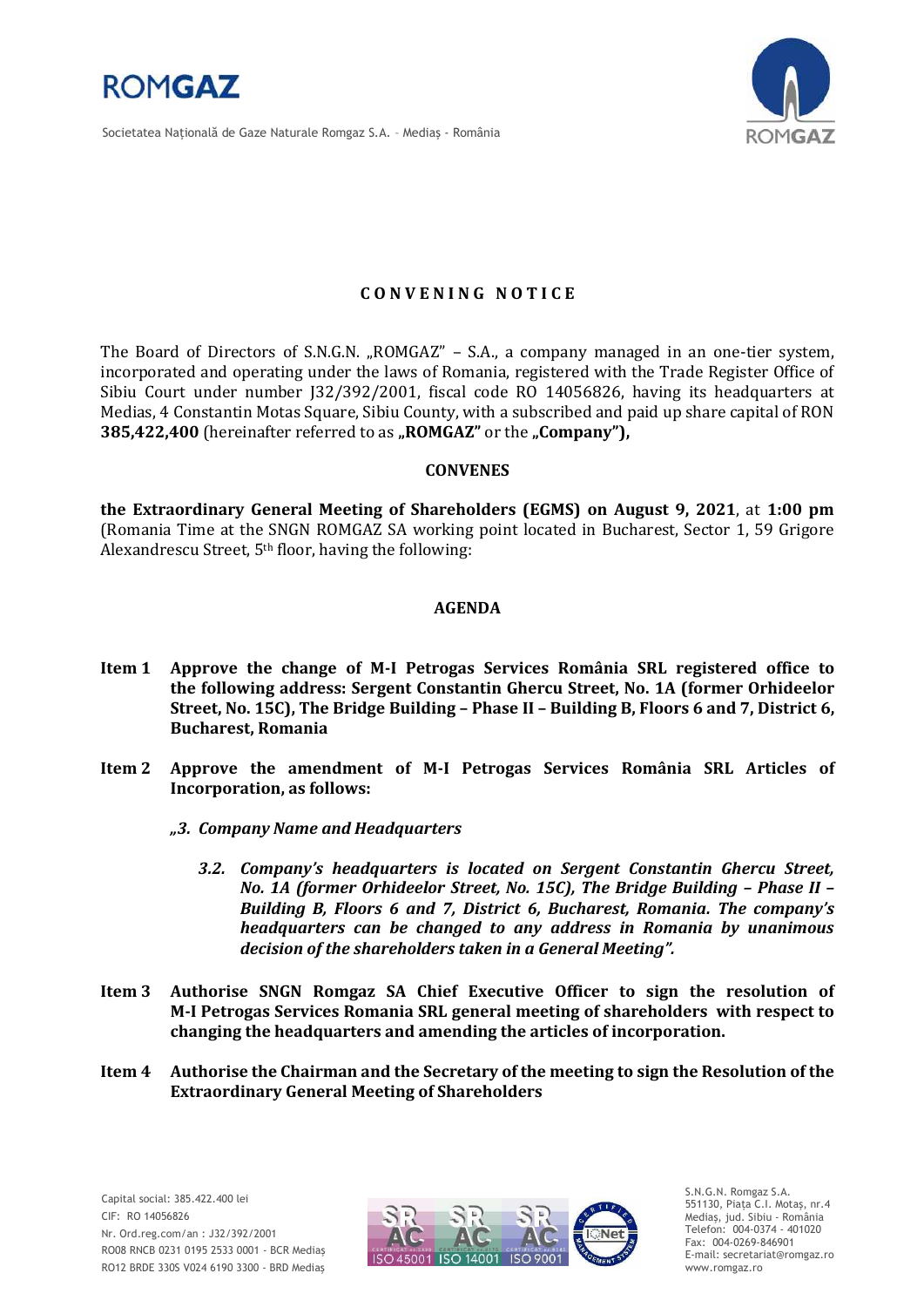Only shareholders who are registered as S.N.G.N. "ROMGAZ" S.A. shareholders on **July 27, 2021** (**the "Reference Date"**) in the Company's Register of Shareholders kept and issued by Depozitarul Central S.A. (Central Depositary) may attend and cast their votes in EGMS.

Informational documents related to the items of the EGMS agenda, the draft of resolutions proposed to be adopted by EGMS will be available as from **July 5, 2021,** on working days, at the registry desk of the Company located in Medias, 4 Constantin Motas Square, Sibiu County, Romania, postal code 551130 ("ROMGAZ Correspondence Entry") as well as on the website of the Company [\(www.romgaz.ro\)](http://www.romgaz.ro/). **ROMGAZ Correspondence Entry** is open every business day, as well as on Saturday, August 7, 2021, between 7:30 am – 3:30 pm (Romania time)The shareholders of the Company may obtain, upon request, copies of the documents related to the items included on the EGMS agenda.

One or more shareholders representing, individually or jointly, at least 5% of the share capital of the Company may demand, through a request submitted to the Board of Directors of the Company:

- a) the insertion of additional items on the agenda of the EGMS;
- b) approval of draft EGMS resolutions for the items included on the agenda of the EGMS or for new items proposed to be included on the agenda.

The request to add new items on the agenda of the EGMS shall be made in writing and it will fulfil cumulatively the following conditions:

- a) it will include the last and first name, identity card type, serial number and number of the identity card, permanent residence or residence, as the case may be, and citizenship of the shareholder/shareholders, if the request is filed by one or more shareholders acting as natural person, and/or the name, registered office address, the shareholder/shareholders registration number and the name of the institution/authority where the shareholder, legal person, has applied to obtain the legal status, if the request is filed by one or more shareholders acting as legal persons;
- b) it will include, as the case may be, the last name, first name, personal identification number and citizenship of the legal representative/representatives who file the request on behalf of the shareholder/shareholders;
- c) it will include, as the case may be, the last name, first name, personal identification number and citizenship of the conventional representative/representatives, natural persons, and/or name, registration number of the shareholder/shareholders and the name of the institution/authority where the shareholder, legal entity, has applied to obtain the legal status, and the last name and first name of the legal representative of the conventional representative/representatives of the shareholder/shareholders, legal persons, who file the request on behalf and on account of the shareholder/shareholders;
- d) it will include the request to add new items on the agenda of the EGMS;
- e) it will include the request to submit for approval to EGMS the draft resolutions for the new items included in the request to add new items on the agenda;
- f) it will include the shareholder's, legal representative's or the conventional representative's signature, as the case may be,
- g) it will have as annex the draft resolution/resolutions submitted for approval of EGMS, and, as the case may be, the power of attorney mandating the conventional representative to request new items on the agenda of EGMS, on behalf and on the account of the shareholder/shareholders;
- h) it will be sent to and registered at ROMGAZ Correspondence Entry, in Romanian or English, by any type of courier service with proof of delivery, or by e-mail with incorporated extended electronic signature, in accordance with Law no. 455/2001 on the electronic signature, at [secretariat.aga@romgaz.ro](mailto:secretariat.aga%40romgaz.ro) by **July 21, 2021, 3:30 pm** (Romania Time). Both means of transmission shall be clearly marked with capital letters "FOR THE EXTRAORDINARY GENERAL MEETING OF SHAREHOLDERS OF AUGUST 9, 2021".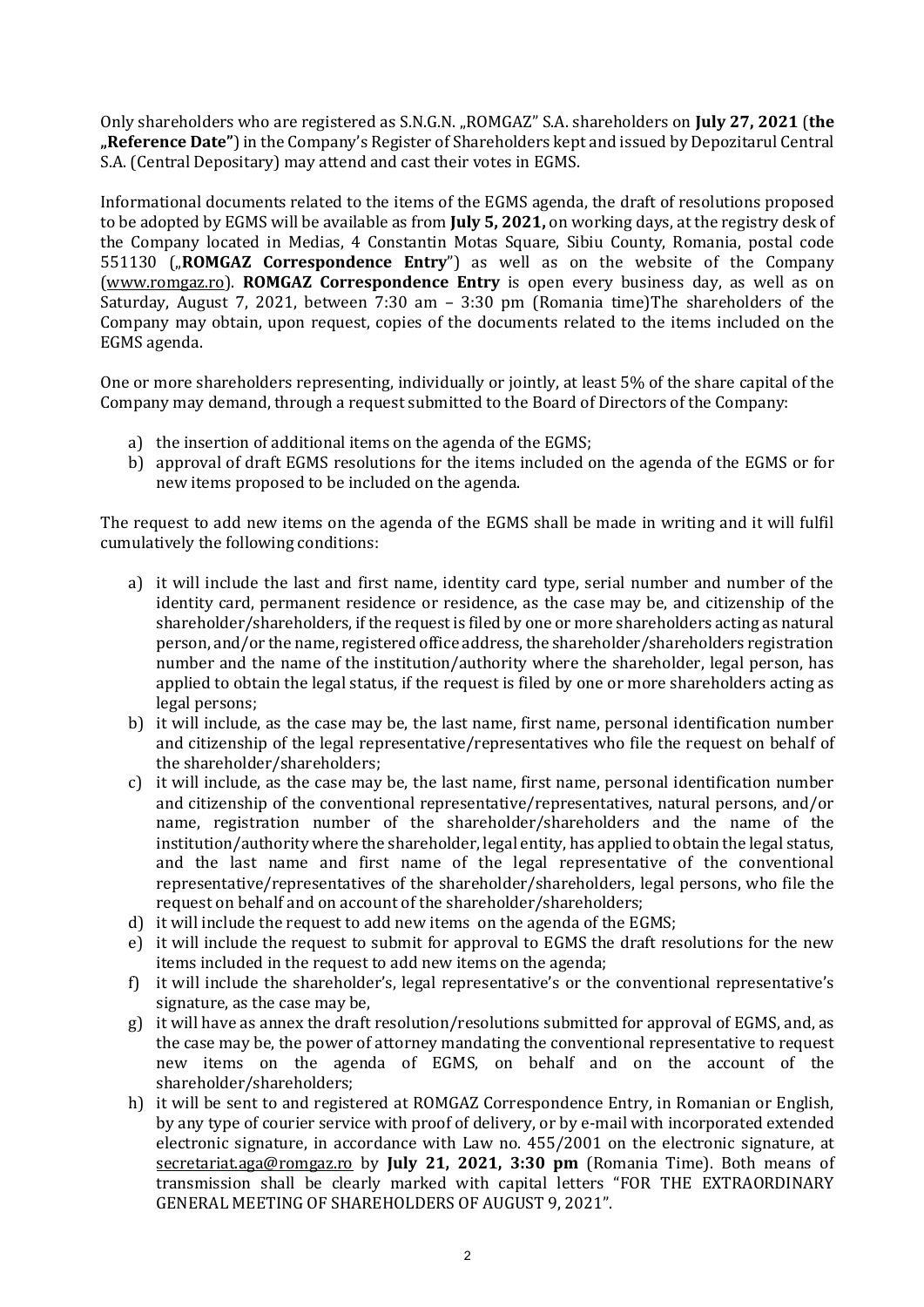The request for EGMS approval of draft resolutions for the items included on the agenda of EGMS shall be in writing, and, it will fulfil cumulatively the following conditions:

- a) it will include the last and first name, the identity card type, serial number and number, permanent residence or residence, as the case may be, and citizenship of the shareholder, if the request is filed by a shareholder, natural person, or the name, registered office address, the shareholder registration number and the institution/public authority where the shareholder, legal entity, has applied to obtain the legal status, if the request is filed by a shareholder acting as legal entity;
- b) it will include, as the case may be, the last name, first name, personal identification number and citizenship of the legal representative who files the request on behalf of the shareholder;
- c) as the case may be, to include the last and first name, personal identification number, address and citizenship of the conventional representative natural person, or the name, registration number of the shareholder and the name of the public institution/authority where the legal person shareholder recorded to obtain legal personality, as well as the last and first name of the conventional representative's legal representative, legal person making the request on behalf and on account of the shareholder;
- d) to include the request to submit for EGMS approval of one or more resolution drafts for the items on the agenda;
- e) the signature of the shareholder, legal representative or as the case may be of the conventional representative;
- f) to attach the resolution draft/drafts requested to be submitted for approval of the EGMS and as the case may be, the power of attorney based on which the conventional representative expresses the request to submit for EGMS approval one or more resolution drafts for the items on the agenda, for and on behalf of the shareholder/shareholders;
- g) it will be sent to and registered at ROMGAZ Correspondence Entry, in Romanian or English, by any type of courier service with proof of delivery, or by e-mail with incorporated extended electronic signature, in accordance with Law no. 455/2001 on the electronic signature, at [secretariat.aga@romgaz.ro](mailto:secretariat.aga%40romgaz.ro) by **July 21, 2021, 3:30 pm** (Romania Time). Both means of transmission shall be clearly marked with capital letters "FOR THE EXTRAORDINARY GENERAL MEETING OF SHAREHOLDERS OF AUGUST 9, 2021".

Starting with **July 26, 2021** the requests to add one or more additional items on the EGMS agenda, as well as the requests to submit for approval of the EGMS resolution drafts for the items included on the EGMS agenda may be reviewed at ROMGAZ Correspondence Entry or at <https://www.romgaz.ro/en/aga>

Company shareholders may address questions and request an answer to such questions related to items on the EGMS agenda.

The application requesting an answer to the addressed questions related to the items of the EGMS agenda, shall be made in writing and it will fulfil cumulatively the following conditions:

- a) the last and first name, type of identity document, series and number of the identity document, address and, as the case may be, residence and citizenship of the shareholder if the application is made by a shareholder natural person, or the name, address of the registered office, registration number of the shareholder and the name of the public institution/authority where the legal person shareholder is registered to obtain legal personality, if the application is made by a legal person shareholder;
- b) as the case may be, to include the first and last name, personal identification number and citizenship of the legal representative that makes the request on behalf and on account of the shareholder;
- c) as the case may be, to include the last and first name, personal identification number, address and citizenship of the conventional representative natural person, or the name, registration number of the shareholder and the name of the public institution/authority where the legal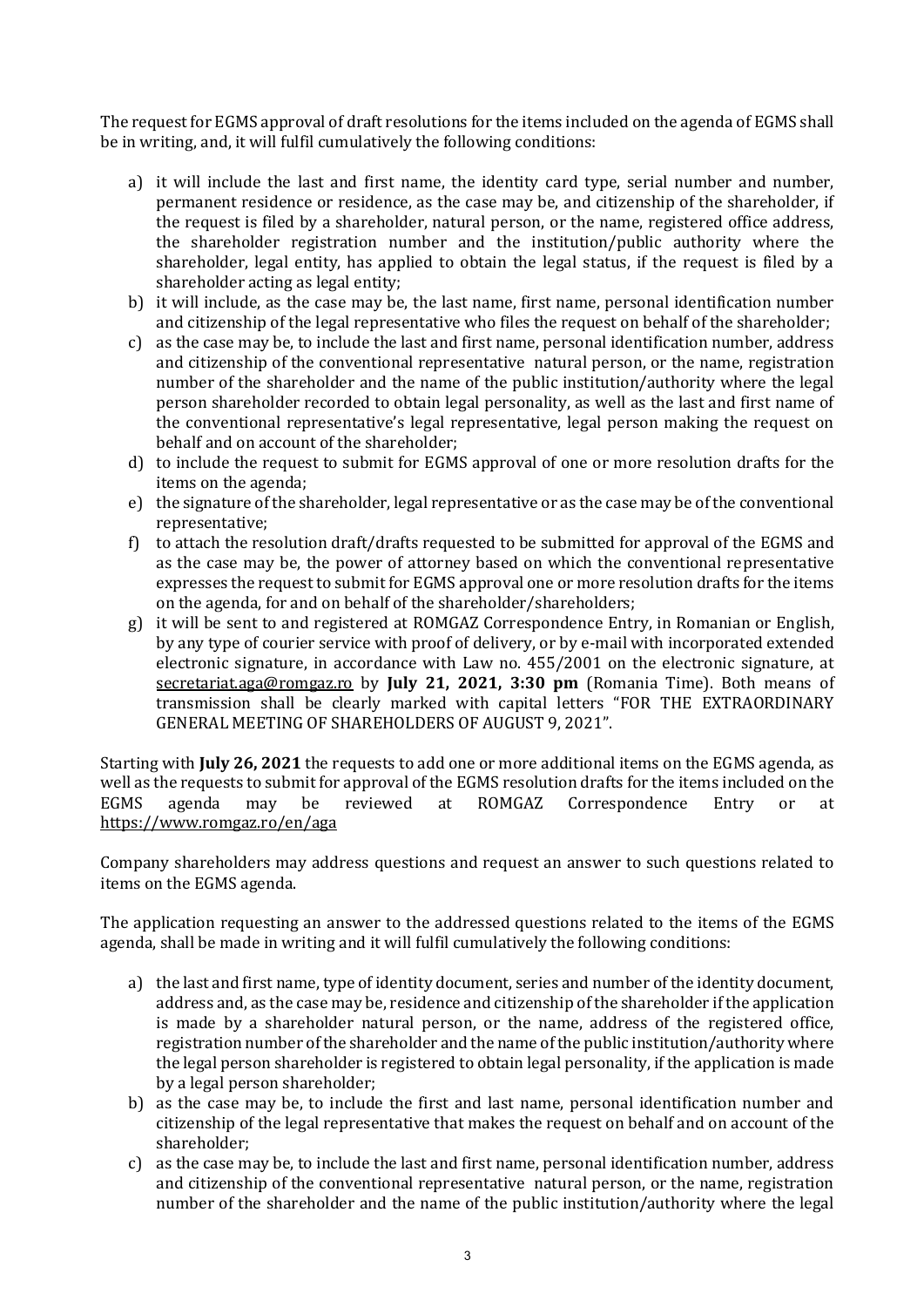person shareholder recorded to obtain legal personality, as well as the last and first name of the conventional representative's legal representative, legal person making the request on behalf and on account of the shareholder;

- d) to include the request to receive an answer to the addressed questions related to the items on the EGMS agenda by indicating such questions;
- e) the signature of the shareholder, of the legal representative or a the case may be of the conventional representative;
- f) as the case may be, to attach the power of attorney based on which the conventional representative files the application to receive an answer to the questions related to the EGMS agenda, on behalf and on account of the shareholders;
- g) it will be sent to and registered at ROMGAZ Correspondence Entry, in Romanian or English, by any type of courier service with proof of delivery, or by e-mail with incorporated extended electronic signature, in accordance with Law no. 455/2001 on the electronic signature, at [secretariat.aga@romgaz.ro](mailto:secretariat.aga%40romgaz.ro) by **July 30, 2021, 3:30 pm** (Romania Time). Both means of transmission shall be clearly marked with capital letters "FOR THE EXTRAORDINARY GENERAL MEETING OF SHAREHOLDERS OF AUGUST 9, 2021".

Shareholders registered on the Reference Date in the Company's Register of Shareholders kept and issued by Depozitarul Central S.A. may attend the EGMS and may vote:

- i. in person direct vote;
- ii. through a representative with a special or general power of attorney;
- iii. by correspondence.

The special power of attorney form:

- a) will be available, in Romanian and English, as from **July 5, 2021** at ROMGAZ Correspondence Entry and on the Company's web page <https://www.romgaz.ro/en/aga>
- b) will include the shareholder identification method, the number of owned shares, as well as the voting options "for" or "against" or "abstain" for every issue to be voted upon;
- c) will be updated by the Company if new items are added on the agenda of the EGMS;
- d) will be filled in and signed by the shareholder, in three counterparts: one for the shareholder, one for the representative, and one for the Company.

The general power of attorney will be awarded by the shareholder acting as client, only to an agent as it is defined under Art. 2, Par. 1, point 20 of Law No. 24/2017 on issuers of financial instruments and market operations, or to an attorney-at-law.

If the representative of the shareholder/shareholders is a credit institution providing custodial services, it may participate and vote in the GMS if it gives an affidavit, signed by the credit institution's legal representative, stating:

- a) clearly, the name of the shareholders on whose behalf the credit institution participates and votes in the GMS;
- b) that the credit institution provides custodial services for that respective shareholder.

The special powers of attorney, the general powers of attorney and the affidavits of the credit institutions providing custodial services for one or more shareholders shall be transmitted/submitted in original copy, in Romanian or English the shareholder or by the credit institution, as the case may be, to ROMGAZ Correspondence Entry by any form of courier service with proof of delivery no later than **August 7, 2021, 11:00 am** (Romania Time), in sealed envelope, clearly marked with capital letters "FOR THE EXTRAORDINARY GENERAL MEETING OF SHAREHOLDERS OF AUGUST 9, 2021".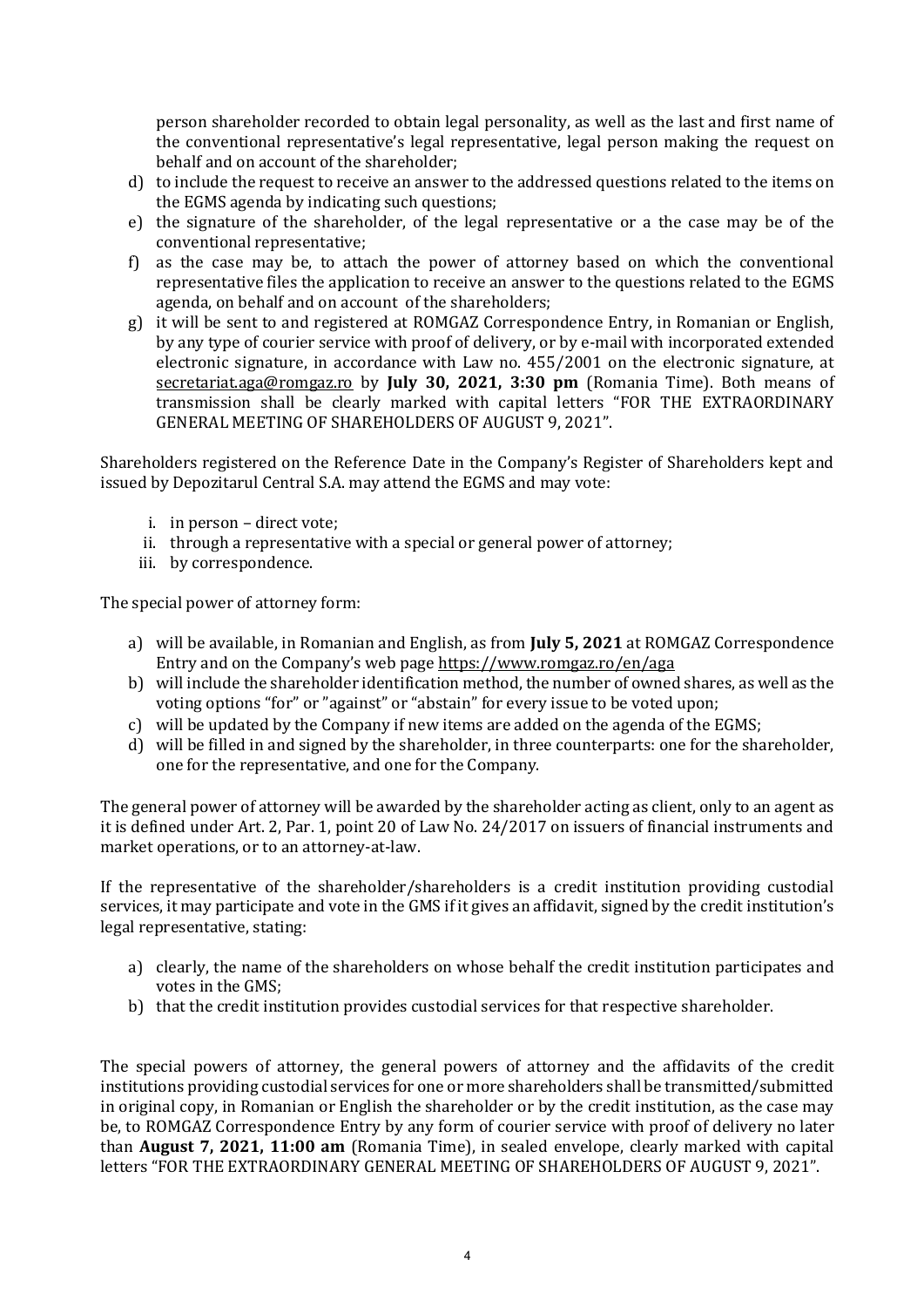The special powers of attorney, the general powers of attorney and the affidavits of the credit institutions providing custodial services for one or more shareholders, may be also sent by e-mail to the company at: [secretariat.aga@romgaz.ro](mailto:secretariat.aga%40romgaz.ro) having attached an incorporated extended electronic signature in accordance with Law No. 455/2001 on electronic signature, no later than **August 7, 2021, 11:00 am** (Romania Time).

The capacity as legal representative may be also proved by providing an excerpt issued by the Trade Register (or by another institution of similar authority of the resident country of the shareholder being a foreign legal person), in original or certified true copy, in case the shareholder did not provide, for whatever reason, appropriate information on his or her legal representative, to Depozitarul Central SA/participant, within 3 months from the date of his or her appointment/replacement.

Documents proving the capacity as legal representative, prepared in a foreign language other than English, will be accompanied by their certified translation into Romanian or English.

The shareholders of the Company may vote by correspondence, prior to EGMS, by using the voting ballot form for the vote by correspondence (the "Voting Ballot").

The Voting Ballot:

- a) will be available, in Romanian and English, as from **July 5, 2021** at ROMGAZ Correspondence Entry and on the Company's web page ([https://www.romgaz.ro/en/aga\)](https://www.romgaz.ro/en/aga);
- b) will provide the shareholder's identification method, the number of owned shares and the voting options "for" or "against" or "abstain" for each issue to be voted upon;
- c) will be updated by the Company if new items are added on the agenda of the EGMS;

The Voting Ballots shall be transmitted as original copies, in Romanian or English, to ROMGAZ Correspondence Entry, by any form of courier service with proof of delivery, or by e-mail at: [secretariat.aga@romgaz.ro,](mailto:secretariat.aga%40romgaz.ro) having attached an incorporated extended electronic signature in accordance with Law No. 455/2001 on electronic signature, no later **August 7, 2021, 11:00 am**  (Romania Time), clearly marked with capital letters "FOR THE EXTRAORDINARY GENERAL MEETING OF SHAREHOLDERS OF AUGUST 9, 2021".

If new items are added on the Agenda, after publishing the Convening Notice, the templates of the special power of attorney and Voting Ballot will be available at ROMGAZ Correspondence Entry and on the Company web page [\(https://www.romgaz.ro/en/aga\)](https://www.romgaz.ro/en/aga), as from **July 26, 2021**.

The Voting Ballots/ special or general powers of attorney which are not received at ROMGAZ Correspondence Entry or by e-mail until **August 7, 2021, 11:00 am** (Romania Time) shall not be counted towards the quorum and the votes validly cast in the EGMS.

If the agenda is supplemented/ updated and the shareholders do not submit their updated power of attorney and/or Voting Ballots, the special power of attorney and the Voting Ballots submitted prior to supplementation/update of the agenda shall be taken into account, only for the items included in the initial agenda, also included in the supplemented/updated agenda, for which they were issued.

Shareholders access in the meeting room, authorized to attend the EGMS, is allowed based on simple proof of identity, as follows:

- a) in case of shareholders being natural persons based on the identity document;
- b) in case of legal representative of the shareholder, legal person based on the identity document or of documents certifying the quality as legal representative of the shareholder legal person;
- c) in case of a conventional representative, the documents provided at letters a) or b) above, together with the special or general power of attorney.